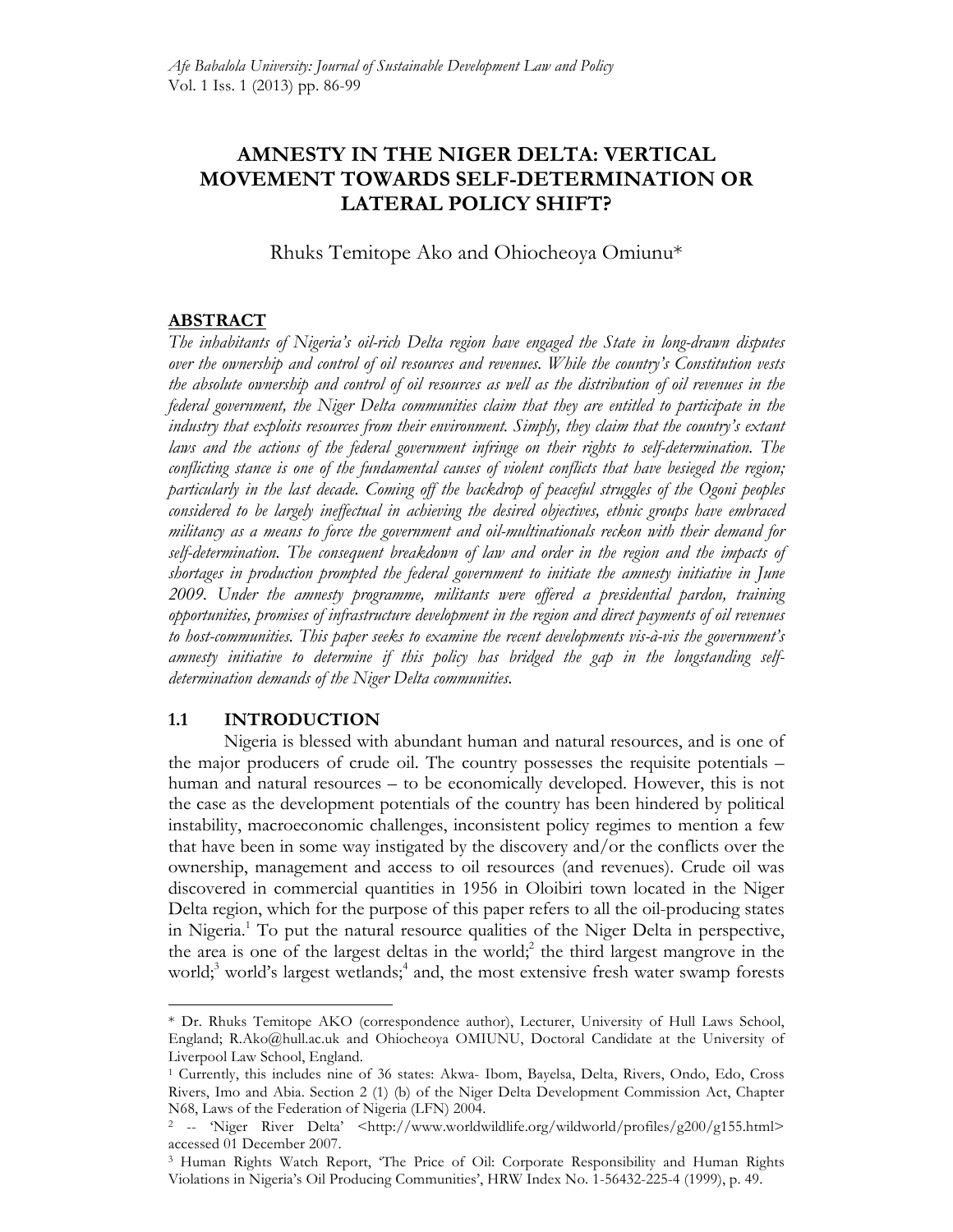in west and central Africa.<sup>5</sup> The region which holds 60-80% of all Nigerian plant and animal species, <sup>6</sup> in addition to its oil reserves has been of immense importance to the national and global economy.<sup>7</sup> Notably, since crude-oil was discovered in commercial quantities, the resource has become the mainstay of Nigeria's economy.<sup>8</sup>

Till date, the ownership, management of oil resources and the distribution of accruing revenues have instigated more acrimony than development to the Nigeria and is the fundamental reason why the host-communities (in the Niger Delta) have been restive. Essentially, the host-communities argue that because they are a minority in the complex federalism, they unfairly bear the detrimental impacts of the oil exploitation without commensurate benefits.<sup>9</sup> To register their discontent with the status quo; that is, their exclusion from the oil industry generally, the hostcommunities have resulted to various form of protests – peaceful and violent – over the years. In the last decade, militant expressions of violence characterized the protests against the oil industry exploited by oil-multinationals corporations (OMNCs) and the Federal Government (FG). Militia groups that have developed mainly from ethnic youth organizations are now at the forefront of the movement to 'emancipate' the Niger Delta from the clutches of the oil-industry's operators (and managers). Following the perceived failures of peaceful protests, ethnic groups (mainly youths) from the Delta organized themselves into militant organizations that have adopted more forceful means to register their grouses against the oil industry. These networks of organized ethnic groups have engaged in what may best be qualified as militant insurgency and routinely attacked government security forces (either pro-actively or in retaliation) and oil installations.10 The grave local and global consequences of militancy in the Niger Delta region necessitated a fresh approach to tackle restiveness in the Niger Delta region. $^{11}$ 

Consequently, after several years of militancy and reduced oil production in the Niger Delta region, the FG opted to pursue an alternative to its failed 'security' option by initiating the amnesty program. Briefly, the amnesty initiative is a process of disarmament, demobilization and reintegration (DDR) for individuals and promises of infrastructural development for the region. The FG offered all who

<sup>4</sup> R. Rangley 'International River Basin Organization in Sub-Saharan Africa', Technical Paper 250 (World Bank, Washington D.C. 1994).

<sup>5</sup> D. Moffat and O. Linden, 'Perception and Reality: Assessing Priorities for Sustainable Development in the Niger River Delta' (1995) 24 *Ambio* 7-8.<br><sup>6</sup> N.J. Ashton-Jones and O.N. Douglas, Report to Statoil (Nigeria) Ltd.: Baseline Ecological Survey of

the Niger Delta, 1994, p. 29, quoted in K. Ebeku, *Oil and the Niger Delta People in International Law: Resource Rights, Environmental and Equity Issues*, Rudiger Koppe Verlag, Germany 2006, p. 130*.*

<sup>7</sup> See generally, R. Ako and P. Okonmah, 'Minority Rights Issues in Nigeria: A Theoretical Analysis of Historical and Contemporary Conflicts in the Oil-Rich Niger Delta Region', (2009) 16 *International Journal on Minority and group Rights* 1, 53-65. The paper highlights the significance of the trade in palmoil and crude-oil from the Niger Delta to the global economy. 8 See generally, I. Gary and T. Karl, *Bottom of the Barrel: Africa's Oil Boom and the Poor* (Baltimore:

Catholic Relief Services, 2003).

<sup>9</sup> See generally: R. Ako and P. Okonmah, (note 8); R. Ako, 'Nigeria's Land Use Act: An Anti-Thesis to Environmental Justice', (2009) 53 *Journal of African Law* 2, 289–304; C. Obi, 'Globalization and Local Resistance: The Case of the Ogoni versus Shell' (1997) 2 *New Political Economy* 1, 137-48; and E. Osaghae, 'The Ogoni Uprising: Oil Politics, Minority Agitation and the Future of the Nigerian State' (1995) 94 *African Affairs* 376, 325-344.

<sup>10</sup> R. Ako, 'The Struggle for Resource Control and Violence in the Niger Delta' in . Obi and S. Rustad (eds.) *Oil and Insurgency in the Niger Delta: Managing the Complex Politics of Petro-Violence* (London: Zed Books, 2011), 46.

<sup>11</sup> See generally, C. Obi and S. Rustad (eds.) *Oil and Insurgency in the Niger Delta: Managing the Complex Politics of Petro-Violence* (London: Zed Books, 2011). This volume discusses contemporary issues all related to the Niger Delta crisis, the failure to resolve them thus far and prospects for the future.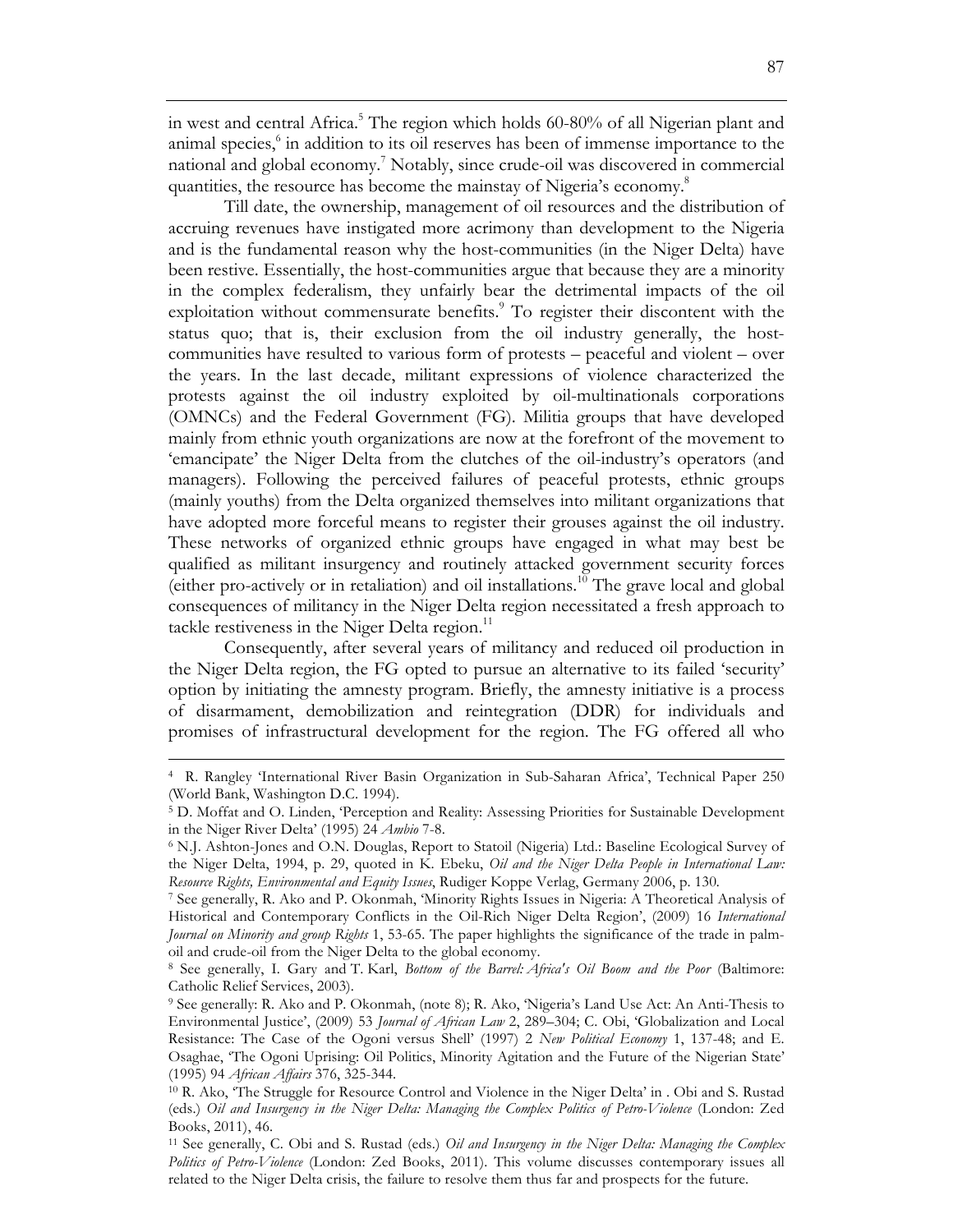accepted the deal presidential pardons and other incentives including training opportunities and payment of monthly allowances in return for submission of arms and ammunitions and renouncing violence. Apparently, a large number of militants accepted the amnesty deal but a few pockets of defiant militant groups who doubt(ed) the sincerity of the government's ignored it. While the debate on the efficacy of the amnesty deal rages on, this paper seeks to ascertain the impact of the amnesty initiative on the clamour for self-determination - which in the view of this paper is the fundamental basis upon which all the demands of the Niger Delta people is hinged – and therefore a demand which must be taken into cognizance to effectively minimize oil-related conflicts in the region.

To this end, it is the objective of this paper to examine the effects and implications of the federal government's amnesty initiative on the clamour for selfdetermination in the Niger Delta Region. To achieve this objective, this paper is divided into five sections including this introduction. The second section highlights the origin and evolution of the concept of self-determination under international law with emphasis on economic self-determination; a variant of the concept which reflects the clamour of the Niger Delta people over the years for control of the resources harnessed from the region. The third section traces the historical antecedents of the Niger Delta peoples' clamour for economic self-determination while the fourth highlights the amnesty deal as proffered by the federal government in perspective. The fifth section analyses the amnesty deal to determine whether it measures up to the Niger Delta region's longstanding demands for economic selfdetermination in conclusion.

### **2.1 Self-Determination and the Ownership and Control of Natural Resources under International Law**

The right to self-determination is expressly recognized globally via the International Covenant on Civil and Political Rights (ICCPR) and the International Covenant on Economic, Social and Cultural Rights ICESCR) which both entered into force in 1976.<sup>12</sup> Article 1 of both the ICCPR<sup>13</sup> and ICESCR<sup>14</sup> provide that:

1. All peoples have the right of self-determination. By virtue of that right they freely determine their political status and freely pursue their economic, social and cultural development.

2. All peoples may, for their own ends, freely dispose of their natural wealth and resources without prejudice to any obligations arising out of international economic co-operation, based upon the principle of mutual benefit, and international law. In no case may a people be deprived of its own means of subsistence.

3. The States Parties to the present Covenant, including those having responsibility for the administration of Non-Self-Governing and Trust

<sup>12</sup> The African Charter for Human and Peoples Rights (ACHPR) also contains express provisions that guarantee peoples' rights to self-determination. In particular, Article 21 states:

<sup>(1)</sup> All peoples shall freely dispose of their wealth and natural resources. This right shall be exercised in the exclusive interest of the people. In no case shall a people be deprived of it.

<sup>(2)</sup> In case of spoliation the dispossessed people shall have the right to the lawful recovery of its property as well as to an adequate compensation.

<sup>13</sup> Adopted and opened for signature, ratification and accession by General Assembly resolution 2200A (XXI) of 16 December 1966 entry into force 23 March 1976, in accordance with Article 49.

<sup>14</sup> Adopted and opened for signature, ratification and accession by General Assembly resolution  $(XXI)$ 

of 16 December 1966 entry into force 3 January 1976, in accordance with article 27.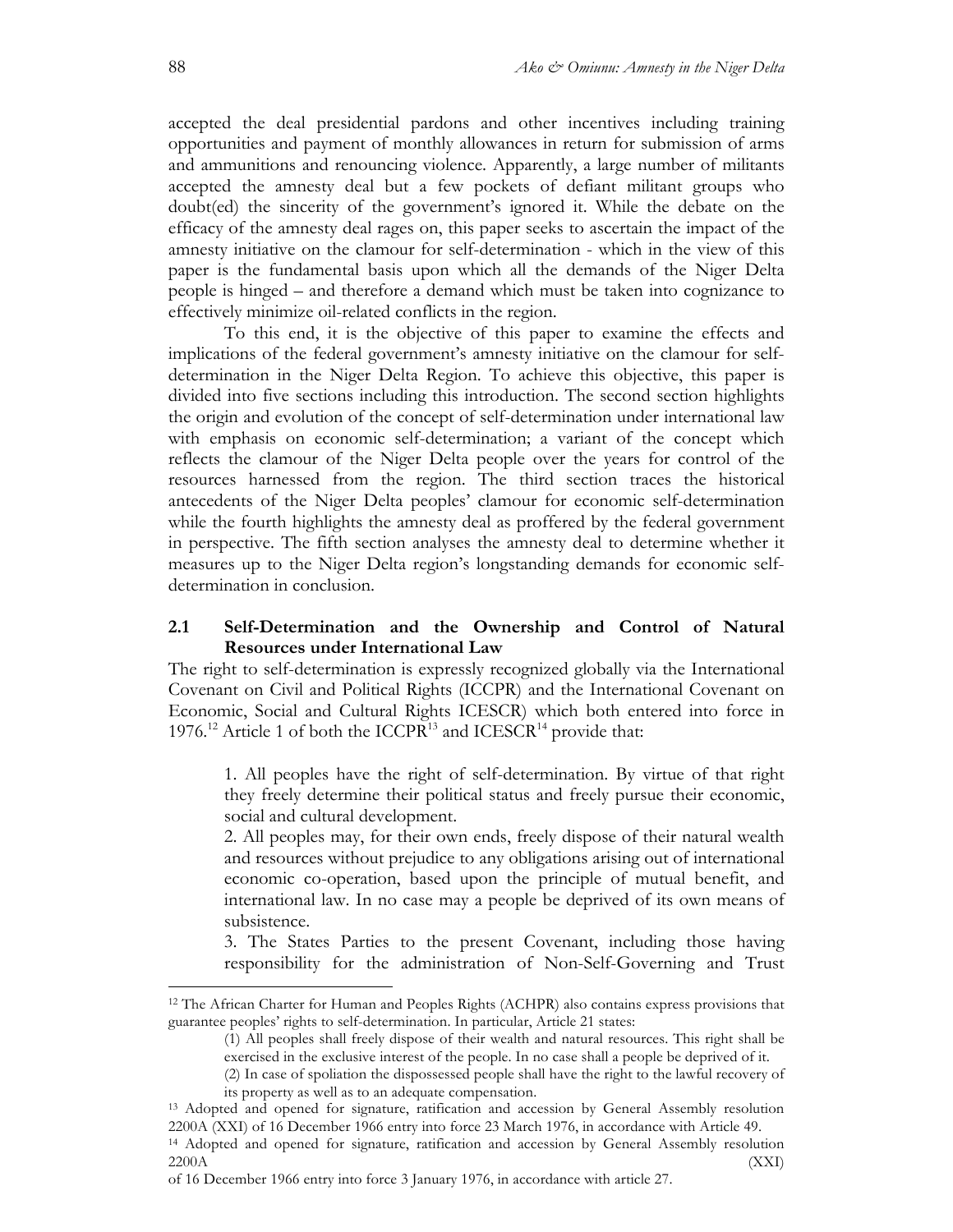Territories, shall promote the realization of the right of self-determination, and shall respect that right, in conformity with the provisions of the Charter of the United Nations.

Self-determination; as a recognizable international concept, originated after the First World War after it was explicitly embraced by US President Woodrow Wilson, by Lenin and others, and became the guiding principle for the reconstruction of Europe following World War I.<sup>15</sup> Self-determination was understood differently by the USA and Western Europe as popular sovereignty, individual freedom and representative government, while Eastern and Central Europe considered it as based on the notion of nationalism.<sup>16</sup>

The United Nations (UN) Charter made a couple of general references to 'self-determination'<sup>17</sup> as a political principle.<sup>18</sup> The status of self-determination developed in 1960 following the adoption of the Declaration on the Granting of Independence to Colonial Countries and Peoples adopted by the UN General Assembly (GA) which states 'all peoples have the right to self-determination; by virtue of that right they freely determine their political status and freely pursue their economic, social and cultural development'.19 In 1970, following the wide adoption of the Declaration on Principles of International Law Concerning Friendly Relations and Co-operation among States in Accordance with the Charter of the  $UN<sub>2</sub><sup>20</sup>$  the concept of self-determination further developed and arguably became recognized as *jus cogens* thus a source of international law.<sup>21</sup> It has been argued that given the unanimity of the adoption of the Resolution, the notion of self-determination should be considered as a reflection of international custom or state practice which enjoy higher ranking amongst the sources of International law.<sup>22</sup> Also, Self-determination is now recognized as an integral part of human rights law which has a universal application and is a necessary condition for the enjoyment of other human rights and fundamental freedoms.<sup>23</sup> For this reason, it is not surprising that where a state denies a group asserting its right to self-determination, armed conflicts result as in the case in Nigeria's Delta region which is the focus of this paper. Historically, the quest for political self-determination; influenced by the high spate of decolonization, secessions and general feelings of national consciousness which characterized the

<sup>15</sup> M. van Praag and O. Seroo, 'The Implementation of the Right to Self-Determination as a Contribution to Conflict Prevention' Report of the International Conference of Experts held in Barcelona from 21-27 November 1998, online: http://www.unpo.org/downloads/THE%20IMPLEMENTATION%20OF%20THE%20RIGHT% 20TO%20SELF.pdf

<sup>&</sup>lt;sup>16</sup> T Musgrave p. 13

<sup>17</sup> Article 1(2) and Article 55.

<sup>18</sup> M. van Praag and O. Seroo, (note 16)

<sup>&</sup>lt;sup>19</sup> Article 2 of UN General Assembly (GA) Resolution 1514 adopted at the 947<sup>th</sup> plenary meeting held on 14 December 1960.

<sup>20</sup> Resolution 2625 by the UNGA.

<sup>21</sup> Article 38 of the Statute of International Court of Justice (ICJ).

 $22$  B. Cop and D. Eymirlioglu, 'The Right Of Self-Determination in International Law towards the  $40<sup>th</sup>$ Anniversary of the Adoption of ICCPR And ICESCR', http://www.sam.gov.tr/perceptions/Volume10/winter2005/Cop-Eymirlioglu.pdf.

M Bulajic, *Principle of International Development Law: Progressive Development of the Principles of International Law relating to the New International Order*, (Martinus Nijhoff Publishers, 1993), 263.

<sup>23</sup> M. van Praag and O. Seroo, (note 19)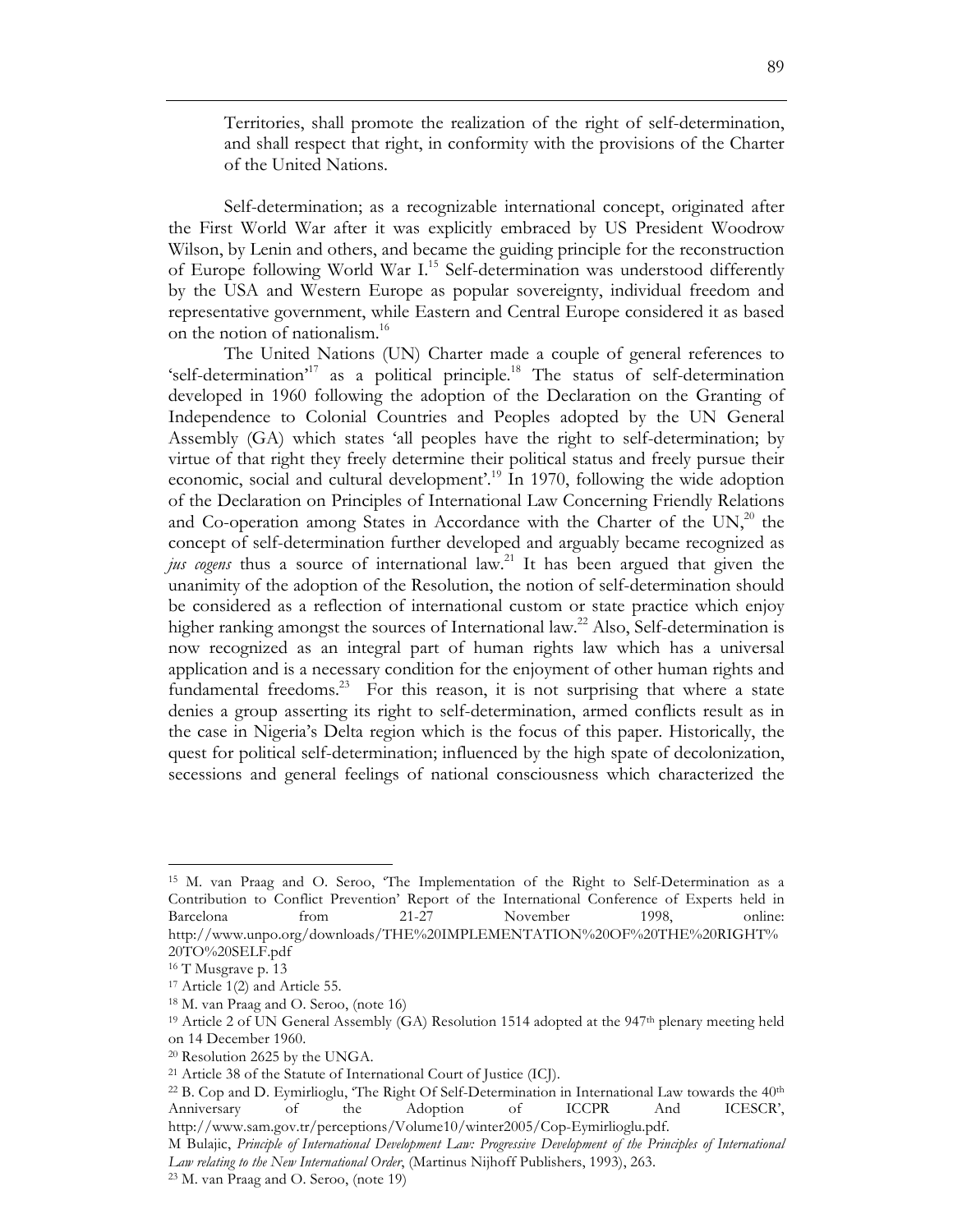international system since the end of the Second World War, has been most prominent in the past 50 years.<sup>24</sup>

That notwithstanding, economic self-determination also gained prominence after the end of hostilities of the Second World War even if its propagation has been suppressed in the post-Cold War era.<sup>25</sup> Generally, economic self-determination; in its contemporary understanding, refers to a people's capacity to dispose freely of natural resources in accordance with democratically-taken decisions. <sup>26</sup> The quest for a New International Economic Order (NIEO) within the UN played a significant role in the development of economic self-determination<sup>27</sup> which Farmer describes as the 'existing conversation between a government and its peoples'.<sup>28</sup> Thus, even though economic self-determination was considered an appendage to political selfdetermination for all practical purposes, the concept can operate independently of secessionary movements.<sup>29</sup> The situation in the Niger Delta where inhabitants of the region are clamouring for 'economic self-determination' without necessarily looking to secede from Nigeria lends credence to this assertion.<sup>30</sup> The movement of newly independent states to establish their political independence as well as concurrently ascertain their economic dependence from their previous colonial governments may explain the consideration that though economic self-determination was considered an appendage to political self-determination it still has a distinctive existence on its own. 31

Returning to the core of economic self-determination; which is the internal struggle for control of resources between a State and 'peoples' or the 'antagonism between claims to self-determination and to state sovereignty', it must be noted that the attitude of the State to claims (of economic self-determination) determines the outcomes. Where the State completely denies the groups claim, as experienced in Nigeria which this paper focuses upon, there is a higher probability that violent conflicts will ensue.

However, claims to economic self-determination do not necessarily lead to violence as there are several avenues to resolve such claims depending on the situations, needs, interests and conditions of concerned parties.<sup>32</sup> However, claims for economic self-determination often fuel armed conflicts because there are few well defined procedures for adjudication of claims for self-determination or for their implementation.<sup>33</sup> In the same vein, the resultant violent conflicts are dealt with differently by States in which they occur. What is clear though is that selfdetermination should not be viewed as a one-time choice, but as an on-going process which ensures the continuance of a people's participation in decision making and

<sup>24</sup> A. Farmer, 'Towards A Meaningful Rebirth of Economic Self-Determination: Human Rights Realization in Resource-Rich Countries', (2007) 39 N.Y.U. J. Int'l L. & Pol. 417, 423. <sup>25</sup> ibid

<sup>26</sup> For a comprehensive discussion of the evolution of economic self-determination, see A. Farmer, ibid, 418.<br><sup>27</sup> See generally The Declaration on the establishment of a New International Economic Order, (Res.

 $3201/S-VI$ ) < http://www.un-documents.net/s6r3201.htm> accessed 27 July 2010; see generally E Laszlo and Others, 'The Objectives of the New International Economic Order' (Pergamon press, New York 1978) 159 - 168

<sup>&</sup>lt;sup>28</sup> A. Farmer, (note 27) 421.<br><sup>29</sup> ibid

<sup>30</sup> For instance the Kaiama Declaration. See section 5.1 below.

<sup>31</sup> A. Cassese, *Self-Determination of Peoples: A Legal Reappraisal* (Cambridge: University Press, 1995), 49.

<sup>32</sup> M. van Praag and O. Seroo, (note 24)

<sup>33</sup> Ibid.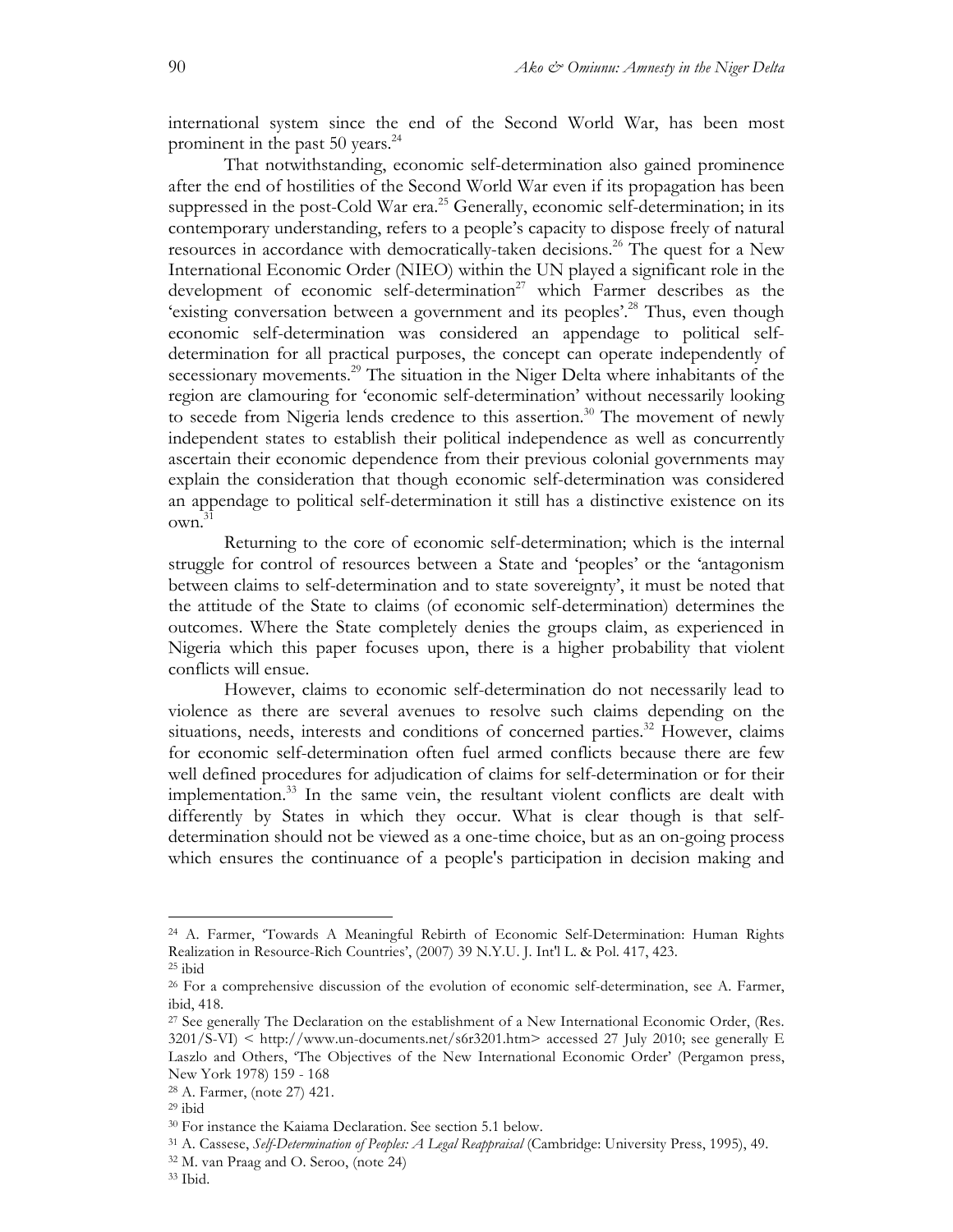control over its own destiny.<sup>34</sup> In Nigeria where demands for self-determination from the inhabitants of the oil-rich Niger Delta region have led to violent conflicts, the federal government has initiated several (failed) initiatives to address the demands. The latest of these initiatives; the amnesty deal has succeeded, even if momentarily, in reducing the spate of violent conflicts in the region. The following section highlights the genealogy of the clamour for economic self-determination of the Niger Delta people that culminated in violent conflicts.

## **3.1 A Genealogy of the Economic Self Determination Clamour by the Niger Delta people.**

The Niger-Delta problem has been described as an accumulation of years of neglect to the anomalies' which have been perpetuated in the region since the discovery of crude oil in the region in  $1956<sup>35</sup>$  The clamour for economic selfdetermination in the Niger Delta may be analysed within four time-lines - preindependence till 1978, 1979-1989, 1990-1998 and 1999-2009. The first period represents the early periods of Nigeria's oil industry when the resource was discovered in commercial quantities and a flurry of legislation followed to transfer ownership of oil resources that originally belonged to host-communities<sup>36</sup> to the federal government. Indeed, oil resources belonged to the host-communities up till 1916 when the British Colonial Government appropriated the ownership of all oil resources via the Mineral Oil Ordinance<sup>37</sup> which later became vested in the federal government, the progeny of the Crown.<sup>38</sup> By the time oil was discovered in commercial quantities in Oloibiri, ownership of the resource was vested in the federal government. It is argued that the struggle for economic self-determination began during this period when the  $Ijaws<sup>39</sup>$  made representations to the Willink Commission that was appointed by the British government to enquire in to the fears of the minorities and allay them in preparation for political independence. Although oil was not expressly mentioned during the Commission's deliberations, it is not farfetched to suggest that oil was a consideration (however trivial) in the minds of the Ijaws who expressed their fears that they would be dominated by economically and otherwise the main ethnic groups.<sup> $40$ </sup> Given the limitation of the Commission's terms of reference to 'ascertain facts about the fears of minorities... $^{41}$  it is unlikely; with oil being an undeveloped resource at the time, that speculatory assertions would have been entertained by the Commission.

<sup>34</sup> ibid

<sup>35</sup> C. Ukeje, 'Changing the Paradigm of Pacification: Oil and Militarization in Nigeria's Delta Region', in C. Obi and S. Rustad (eds.) *Oil and Insurgency in the Niger Delta: Managing the Complex Politics of Petro-Violence* (London: Zed Books, 2011), 85.

<sup>36</sup> See, section 5 of the Mining Regulation (Oil) Ordinance of 1907, C.O. 588/ 2: Southern Nigeria Certified Ordinances, 1906-1907. By the provisions of this law, the colonial government assumed ownership of oil only after the Governor entered into agreement with any Native Authority 'for the purchase of full and exclusive rights in and over all mineral oils within and under any lands which are the property of any Native Community'.

<sup>37</sup> Section 3(1) Mineral Oil Ordinance 1916.

<sup>38</sup> See generally, the Petroleum Act, P10 Laws of the Federation of Nigeria (LFN), 2004; Territorial Waters Act, Chapter T4 LFN 2004; Exclusive Economic Zone Act, Chapter E17 LFN 2004; and, the Minerals and Mining Act, Chapter M12 LFN 2004.

<sup>&</sup>lt;sup>39</sup> The Ijaws are the fourth largest ethnic group in Nigeria and are the major ethnic group in the Niger Delta region.

<sup>40</sup> Report of the Commission appointed to enquire into fears of Minorities and the means of allaying them' (Willink Commission), C.O.957/4, Colonial Office, July 1958, 16-17. <sup>41</sup> Ibid, iii.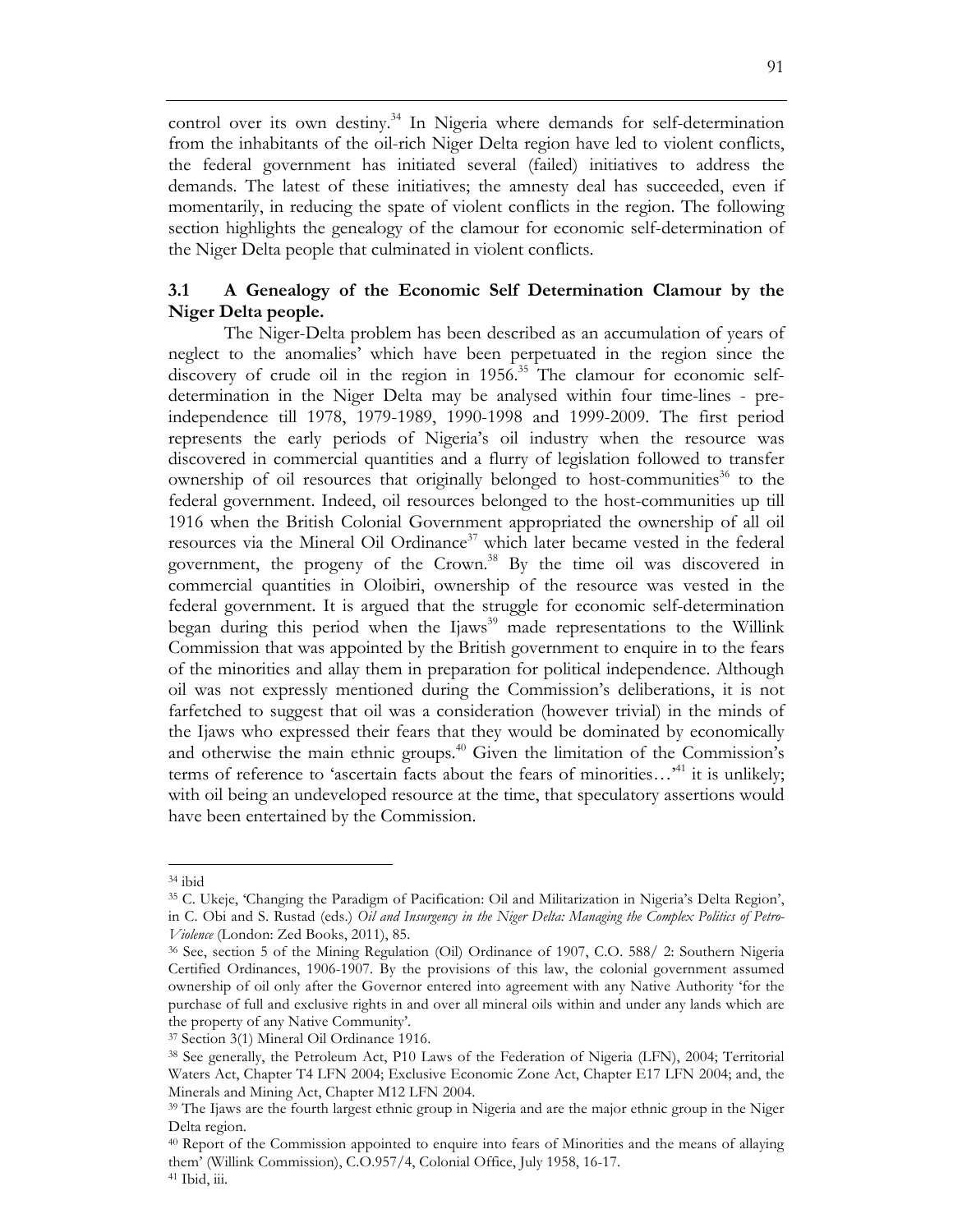Interestingly, subsequent events arising from the recommendations of the Willink Commission contributed to instigating the first oil-related crisis in Nigeria in 1966; barely six years after independence. The Willink Commission had In recognition of the fears of the Ijaws recommended the establishment of a board; the Niger Delta Development Board (NDDB), to speedily develop the 'poor, backward and neglected' region.<sup>42</sup> The performance of the NDDB, or lack thereof, as well as the host-communities' early frustrations with the growing oil-industry led Adaka Boro and his Niger Delta Volunteer Force to declare a Niger Delta Peoples Republic with the intent that the 'Republic' would control its resources. The revolution was short-lived as it was quashed twelve days later by the military. However, the seeds of economic self-determination had been sown and a year later, Nigeria was plunged into civil war that was ostensibly precipitated by the quest for self-determination.<sup>43</sup>

The war, largely considered to have been more of a battle to control the oil fields of the Niger Delta than to maintain the unity of the nation, $44$  was described aptly by Soremekun and Obi as a 'struggle for the physical possession of the oil wealth in the Niger Delta between factions of the domestic ruling class on the one hand, and between the Eastern faction and the producing areas on the other hand'.<sup>45</sup> Following the conclusion of the war in 1970, the Federal Military Government made sweeping changes to the administration of the country and the oil industry. While the country was decentralized as a means to neutralize the possible recurrence of the Biafra experience, the federal government re-affirmed its legal ownership and control of oil resources and revenues by promulgating several decrees including the Petroleum Act,<sup>46</sup> Oil in Navigable Waters Act,<sup>47</sup> Oil Pipelines Act<sup>48</sup> and the Offshore Revenues Act.<sup>49</sup>

The promulgation of the Land Use Act in 1978 marked a watershed in the development of Nigeria's oil industry and changed local perspectives with regards the oil industry in the second timeframe lasting between 1979 till 1998. Basically, the Act abrogated communal ownership of land and vested same in the government<sup>50</sup> thereby excluding the host-communities from participating in the oil-industry while instigating and/or exacerbating oil-related environmental injustices.<sup>51</sup> Particularly, the resultant economic hardships increased the frustration in the oil communities and contributed to a resurgence of violence; albeit on a smaller scale compared to the previous secession attempts as inhabitants from the region protested against the legal framework and its impacts, especially their economic subjugation. However, claims for economic self-determination at this time though widespread were poorly organized protests by sections of the Niger Delta society such as youth, women and ethnic organizations which were largely ineffectual. Unsurprisingly, the official

<sup>42</sup> Ibid, 94.

<sup>43</sup> C. Uche, 'Oil, British Interests and the Nigerian Civil War', (2008) 49 *Journal of African History* 122- 123.

<sup>44</sup> See generally, I Okonta and O Douglas, *Where Vultures Feast: Shell, Human Rights and Oil* (Verso, London 2003) 33; and, A Oyefusi, 'Oil Dependence and Civil Conflict in Nigeria', (2007) CSAE WPS/2007-09, online: <www.csae.ox.ac.uk/workingpapers/pdfs/2007-09text.pdf> accessed 30 October, 2009.

<sup>45</sup> K Soremekun and C Obi, 'The Changing Pattern of Foreign Investment in the Nigerian Oil Industry' (1993) 18 *Africa Development* 3, 14.

<sup>46</sup> Chapter P10

<sup>47</sup> Chapter O6 LFN 2004.

<sup>48</sup> Chapter O7 LFN 2004.

<sup>49</sup> Decree No. 9 of 1971.

<sup>50</sup> Section 1 of the Land Use Act, Chapter L10 LFN 2004.

<sup>51</sup> See generally, R. Ako, (note 10) 289–304.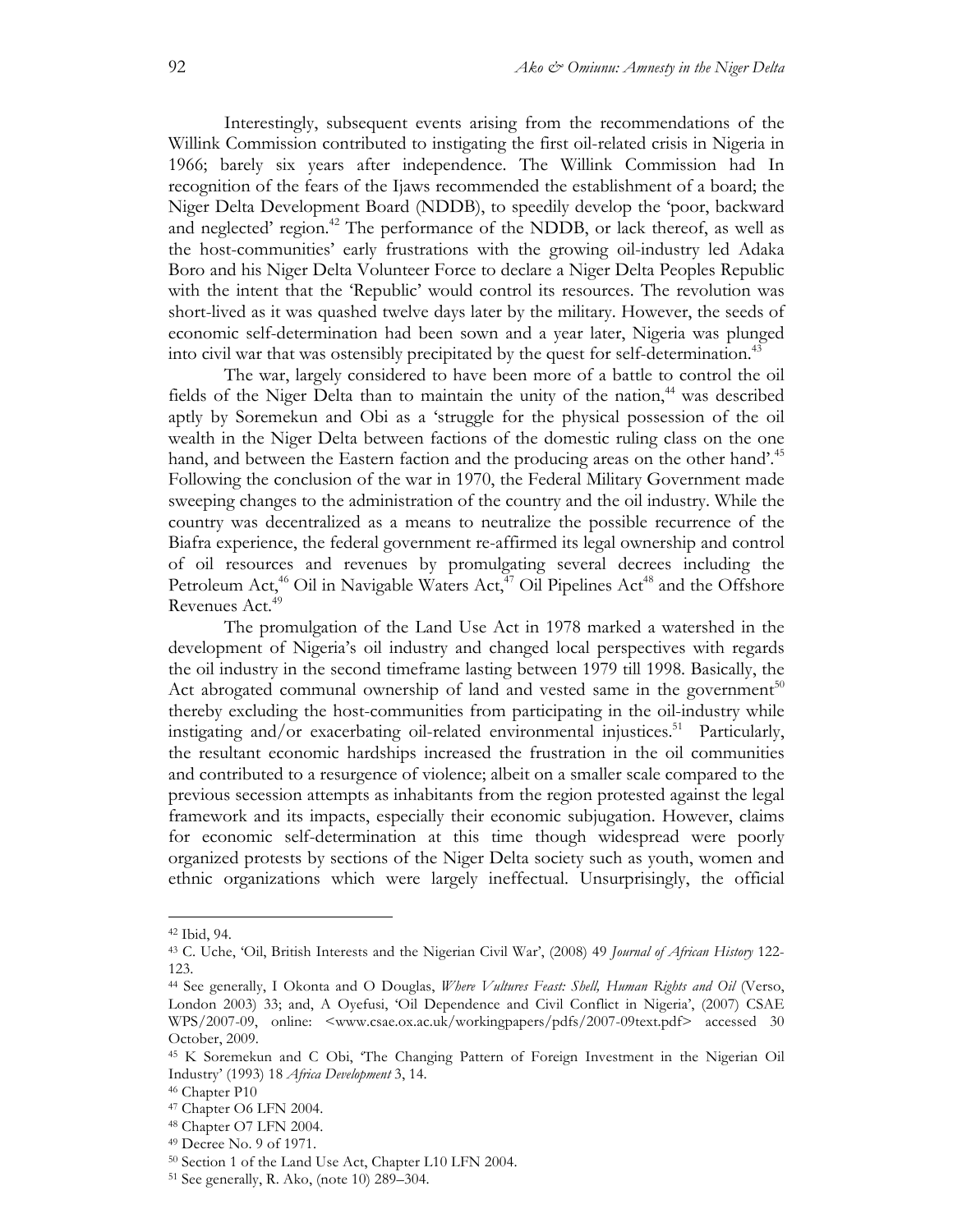reaction to communal restiveness in the Niger Delta during this period was expressed by Chief Phillip Asiodu thus: '(Given) the small size of and population (of oil-producing communities) it is not cynical to observe that even if the resentment ... continues they cannot threaten the stability of the country nor affect its continued economic development.'52

The 1990s witnessed a new wave of organizational dexterity in the Niger Delta communities with the formation and influential growth of the Movement for the Survival of the Ogoni People (MOSOP). MOSOP effectively reached out to its primary constituents; the Ogoni people, and teamed up with several local and international Non-Governmental Organizations working in the area of human and environmental rights protection to advance their claims to economic selfdetermination<sup>53</sup> amongst others. These organizations provided MOSOP the financial and logistic support it required to launch a largely successful campaign against the oil companies and the federal government which included the termination of oil exploration and production activities in Ogoniland by 1993.<sup>54</sup> Other communities in the Niger Delta reshaped their campaigns against the oil industry based on the largely successful MOSOP model as they adopted Bills of Rights which included their demands for economic self-determination.<sup>55</sup> This period also witnessed an increase in violent conflicts as kidnapping, hostage taking of oil-company workers, and the occupation, disruption and vandalization of oil installations and facilities by (mainly) youths form the host-communities became rife.<sup>56</sup> The government's crackdown on restive communities including the hanging of the Ogoni Nine exacerbated the state of anomie and strife in the Niger Delta which assumed a new dimension following the expiration of the Ijaw ultimatum that oil companies withdraw from their land by 30 December 1998.57

The final timeline (1999-2009) in examining the development of the Niger Delta's claims to economic self-determination was predominantly shaped by two events; the government's unabated attempts to crush MOSOP and the Ijaw Youth Council (IYC)<sup>58</sup> leadership and the return to democratic governance after decades of military dictatorships.<sup>59</sup> According to Ikelegbe, the former 'paved way for a discourse that clearly expressed frustration with the failure of non-violent protests to gain the attention of the government and oil-companies and get them to respond to the demands of the people' and coupled with the later, 'gave vent to, and provided resources for, more militant forms of resistance'.<sup>60</sup> During this period, militancy in the Niger Delta region blossomed as several youth militia groups that had been granted access to arms and ammunitions by political godfathers that later dumped

<sup>52</sup> C Ukeje, 'Oil Communities and Political Violence: the Case of Ethnic Ijaws in Nigeria's Delta Region', (2001) 13 *Terrorism and Political Violence* 4, 15.

<sup>53</sup> In local parlance, the Ogonis and other ethnic nationalities of the Niger Delta were (and still are) agitating for resource control. For a discussion on resource control in the Niger Delta, see generally, R. Ako, (note 11) 42-54.

<sup>54</sup> M Fleshman, 'The International Community and the Crisis in Nigeria's Oil Producing Communities: A Perspective on the US Role', (2001) 61 *ACAS Bulletin,* 6. 55 C Ukeje, (note 53) 24-25.

<sup>56</sup> ibid, 16.

<sup>57</sup> A. Ikelegbe, 'Popular and Criminal Violence as Instruments of Struggle in the Niger Delta' in Obi and S. Rustad (eds.) *Oil and Insurgency in the Niger Delta: Managing the Complex Politics of Petro-Violence* (London: Zed Books, 2011), 127.

<sup>58</sup> The IYC had organized Ijaws and produced the Kaiama Declaration on 11 December 1998 which expressed their grievances against the oil-industry and claims to self-determination. 59 A. Ikelegbe, (note 58) 127.

<sup>60</sup> Ibid.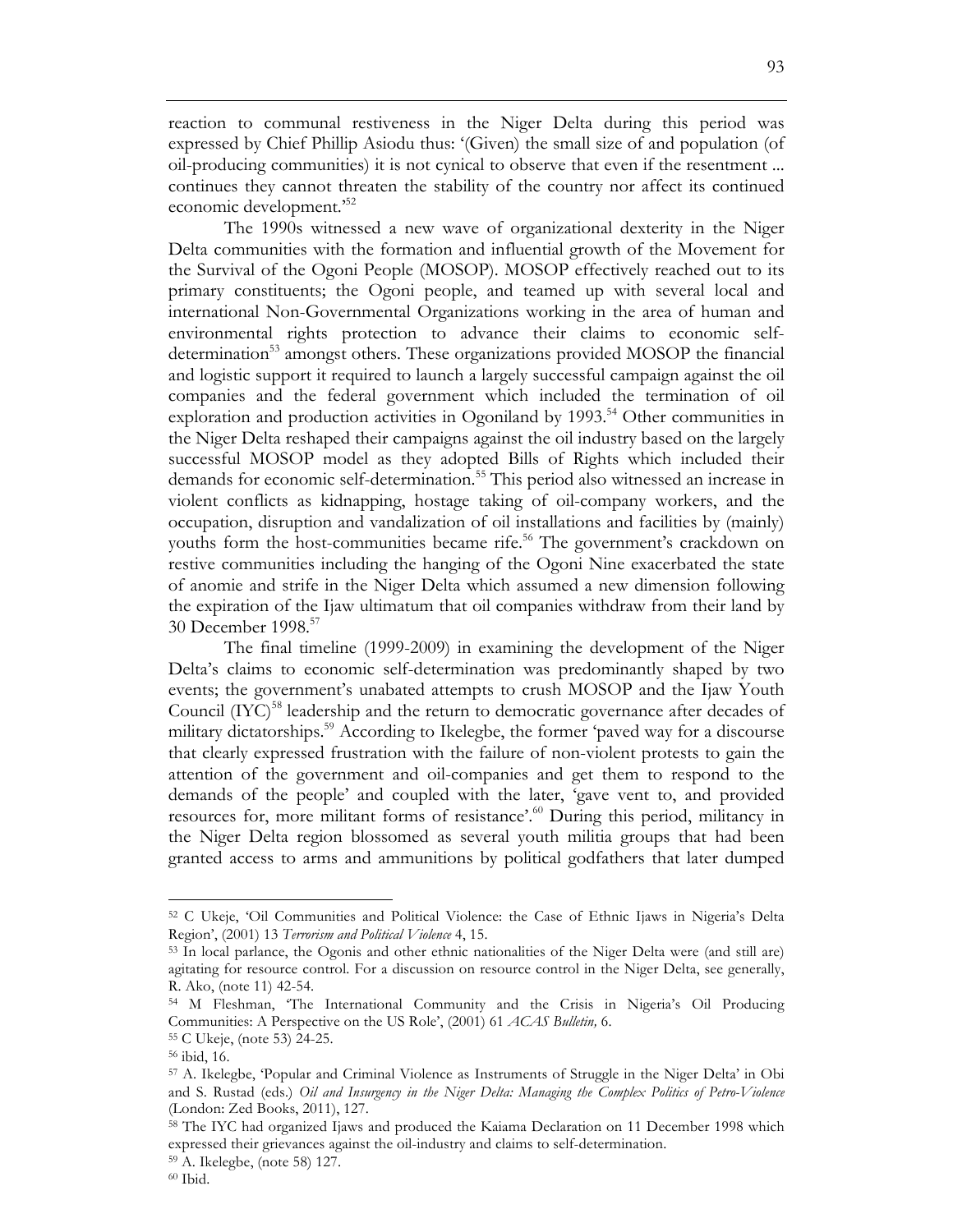them, turned their attention to the 'emancipation' of the oil-rich but impoverished  $region.<sup>61</sup>$ 

Recourse to violence was further entrenched after a deceit-laden peace agreement was made by (then) President Obasanjo in 2004 to stop the two main militant leaders at the time; Tom Atake and Asari Dokubo, from carrying out their threat to join forces against the State and oil-companies.<sup>62</sup> The conditions included the surrender of arms for money, provision of vocational training for fighters. With peace secured on the short-term by the accord, the funding to see it through remained in the 'pipelines' with consequences including the escalation of violent expressions of economic self-determination with the entry of the Movement for the Emancipation of the Niger Delta (MEND).<sup>63</sup> MEND transformed the struggle for the economic self-determination of the Niger Delta as with their astute (and faceless) organization, deft planning and operational dexterity as the consequences of their well-publicized threats of, and operations, reverberated globally. State attempts to quell violent expressions of the demand for economic self-determination including increased funding to the region via derivation and abolition of the inshore/offshore dichotomy, convening of a National Political Reforms Conference (NPRC) and the establishment of the Niger Delta Development Commission (NDDC) all failed to quell the momentum in the Niger Delta region.

The government's (mis)management – the failure of the above incentives amongst others – also contributed to the escalation of the Niger Delta peoples' resolve to maintain their violent expressions for economic self-determination. For instance, although the new Constitution provides that at least 13% of oil revenues be paid to the Niger Delta region,<sup>64</sup> President Obasanjo delayed the payments and when he made them, there were several illegal deductions made therefrom.<sup>65</sup> The President abolished the onshore/offshore dichotomy to avoid imminent escalation of violence in the region that could have derided the (then) impending 2003 elections. The NPRC; the government's compromise to the agitation mainly from the Niger Delta area for a national sovereign conference (SNC) to decide the future relationship between the oil-rich region and the rest of the country, failed to record any significant gains in this regards. Rather, the president used this as an opportunity to highlight his feelings that the Niger Delta region is inconsequential in the political configuration of the country.<sup>66</sup> As with previous development boards set-up to

<sup>61</sup> S. Davies, *The Potential for Peace and Reconciliation in the Niger Delta*, (Coventry Cathedral, 2009) 70-71. International Crisis Group, 'The Swamps of Insurgency: Nigeria's Delta Unrest', Crisis Group Africa Report N°115 2006, 21.

<sup>62</sup> Tom Atake led the Niger Delta Vigilante (NDV) while Asari Dokubo led the Niger Delta People's Volunteer Force (NDPVF). See S. Davies, *The Potential for Peace and Reconciliation in the Niger Delta*, (Coventry Cathedral, 2009) 70-71.

<sup>63</sup> M. Bøǻs, '"Mend Me": The Movement for the Emancipation of the Niger Delta and the Empowerment of Violence' in Obi and S. Rustad (eds.) *Oil and Insurgency in the Niger Delta: Managing the Complex Politics of Petro-Violence* (London: Zed Books, 2011), 121.

<sup>64</sup> Section 162(2) of the Constitution of the Federal Republic of Nigeria 1999.

<sup>65</sup> *Attorney-General of the Federation v Attorney-General of Abia State and 35 others* (2001) 11 NWLR (pt. 725) 689. The illegal deductions made to revenue before paying out 13% to the Niger Delta as derivation included excluding natural gas as a constituent for derivation; servicing of external debts, funding the judiciary and joint venture contracts and Nigerian National Petroleum Corporation (NNPC) priority projects via first line charge.

<sup>66</sup> Following a staged walk-out by delegates form the Niger Delta when it was obvious that their demands for increased participation in the oil industry would go unsupported by other parts of the country, President Obasanjo declared that the absence of a small percentage of unsatisfied conference delegates did not affect the success of the conference. 'Obasanjo, Tobi, declare confab a success',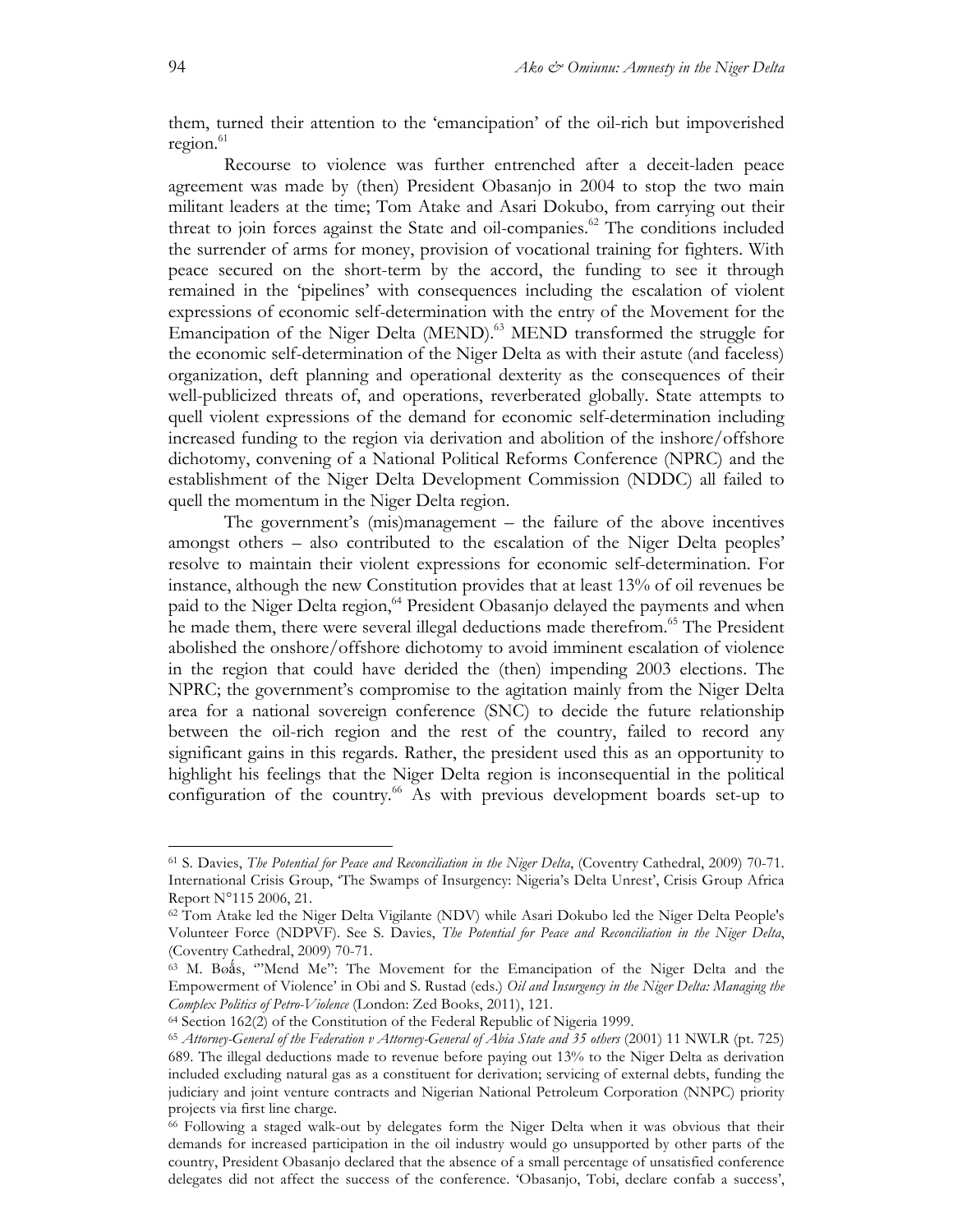speed-up the development process in the Niger Delta, the NDDC did not perform to the expectations of the region. $67$  It is instructive to note that MEND accused the federal government of displaying lack of seriousness with its development plan for the region which failed to address their demand for the control of their resources.<sup>68</sup> It is based on the foregoing that militant groups; particularly MEND, stepped up their violent expression of economic self-determination that culminated in the President Yar'Adua government's amnesty initiative to rid the region of the endemic violence.<sup>69</sup>

#### **4.1 The Amnesty Deal**

 $\overline{a}$ 

Amnesty, in the general sense, is a political tool of compromise and reunion granted by a sovereign to individuals that have committed acts against the State; usually treasonable offences and/or rebellion. O'Shea who defines amnesty as immunity in law from either criminal or civil legal consequences, or from both, for wrongs committed in the past in a political context opines that granting of amnesty implores the following:

- 1. That its grantee has committed some form of offence which is identifiable and punishable under some national criminal legal system or in other cases a crime recognised and punishable under international law.
- 2. That the granting authority forgoes all legal sanctions or remembrance of the offence(s) committed by the offender.
- 3. That the grantees are given a clean slate in the eyes of the law.<sup>70</sup>

In essence, amnesty could be summarised as a trade off on justice in the interest transition, peace, reconciliation, forgiveness and truth.<sup>71</sup> Peace in the Niger Delta was the major factor for the initiation of the amnesty programme in Nigeria as it is a crucial element to ensure the optimal exploitation of oil resources required to satisfy varied interests including the federal government and oil-multinationals that pecuniary interests and the global community that requires a steady supply of the resource. This section outlines the federal government's amnesty initiative that was calculated to reduce the spates of violence emanating from the Niger Delta region where the inhabitants were expressing their desire for economic self-determination specifically to determine if, and to what extent, these demands were (or, are capable of being) satisfied.

article posted on the NPRC website on July 25, 2005; available at: <www.nprconline.org/ab\_8900136.html.> accessed 20 February 2006.

The direct reference to their minority status and his opinion that their participation in matters of national importance made no difference to its outcomes lacked political discretion and was clearly insensitive to the feelings of a visibly aggrieved population that attribute their misfortunes; and rightfully so, to political marginalization.

<sup>67</sup> The low level of funding the agency received despite being the 'brain-child' of the incumbent president is substantial evidence to suggest that the immediate success of the commission was not top priority.

<sup>68</sup> Integrated Regional Information Network News 'NIGERIA: Delta militants denounce Obasanjo's plan for oil region, threaten more attacks' <http://www.irinnews.org> accessed 12 July 2010.<br><sup>69</sup> President Yar'Adua assumed office in May 2007 after Obasanjo two-term of four years tenure

ended.

<sup>70</sup> A. O'Shea, Amnesty *for Crime in International Law and Practice,* (Leiden, NLD: Brill Academic Publishers, 2002), 1.

<sup>71</sup> L. Mallinder, 'Indemnity, Amnesty, Pardon and Prosecution Guidelines in South Africa', Working Paper No. 2 From Beyond Legalism: Amnesties, Transition and Conflict Transformation, Institute of Criminology and Criminal Justice, Queen's University Belfast February 2009.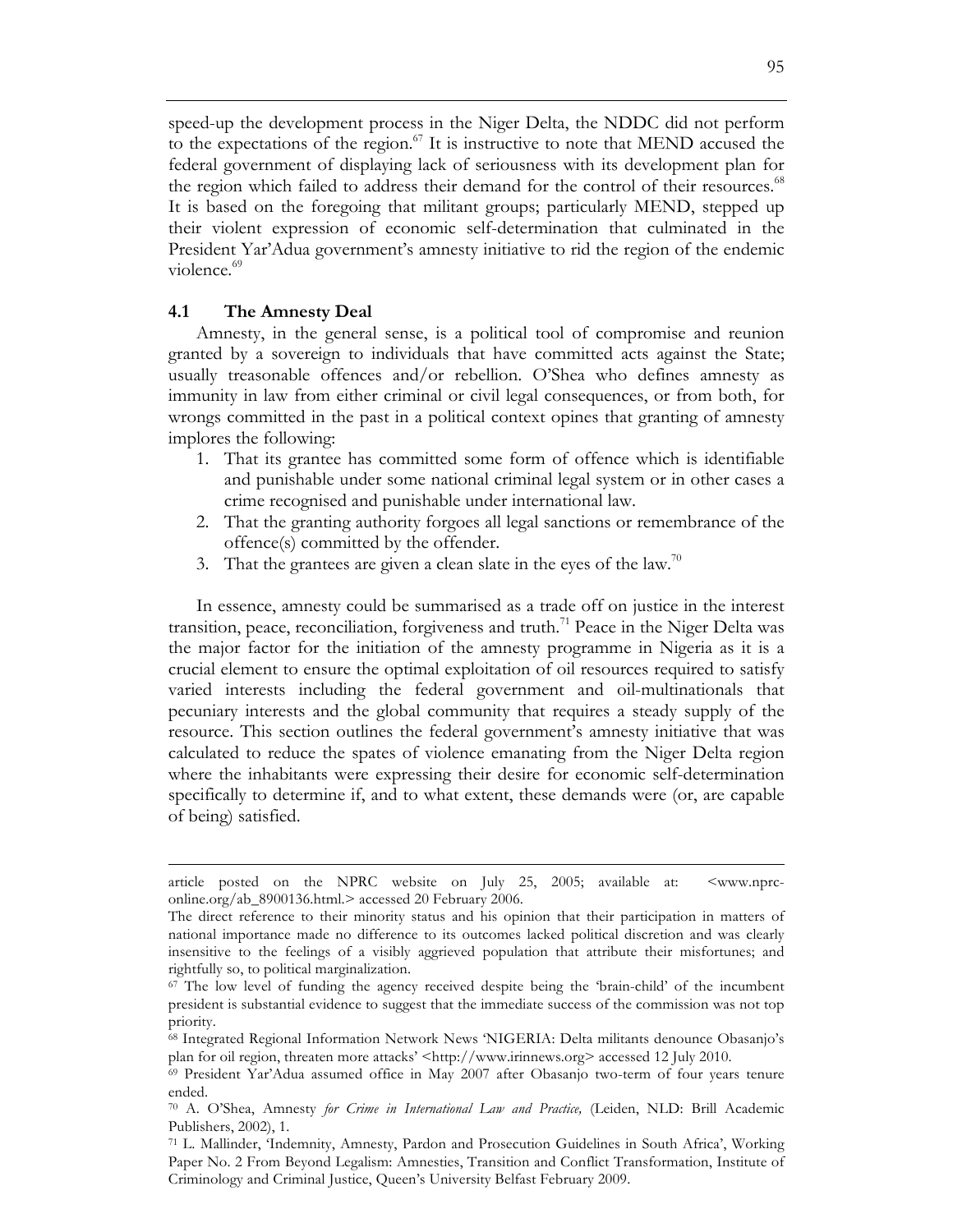The origin of the amnesty initiative lies in the recommendations of the Niger Delta Technical Committee (NDTC) that was inaugurated on 8 September, 2008 by the federal government whose terms of reference were:

- To collate, review and distil the various reports, suggestions and recommendations on the Niger Delta from the Willink Commission Report (1958) to the present, and give a summary of the recommendations necessary for government action.
- To appraise the summary recommendations and present a detailed short, medium and long term suggestion to the challenges in the Niger Delta.
- To make and present to Government any other recommendations that will help the Federal Government achieve sustainable development, peace, human and environmental security in the Niger Delta region.

The NDTC proposal identified the three main issues as constraints to sustainable peace and development in the Niger Delta that require reforms to include issues of governance and the rule of law, socio-economic development, and human development.

The Committee made far-reaching proposals on each of these and with specific reference to stemming the tide of resurgent violence in the region, it recommended the application international standards of disarmament, demobilization and reintegration (DDR) of militants as prescribed in the United Nations Integrated DDR Standards.<sup>72</sup> It suggested that the federal government

1. Establish a credible and authoritative DDR institution and process including international negotiators to plan, implement, and oversee the DDR programmes at regional, state and local government levels;

2. Provide for open trial and release on bail (with a view to eventual release) of Henry Okah and others involved in struggles relating to the Region;

3. Grant amnesty to all Niger Delta militants willing and ready to participate in the DDR programme;

4. Address short term issues arising from amnesty to militants, by promoting security for ex-militants and rebuilding of communities destroyed by military invasion;

5. Work out long-term strategies of human capacity development and reintegration for ex-militants;

6. Reflect on a time-line with adequate funds for the DDR programme to take place;

7. Stop the illegal demands put on youths from the Region by prosecuting the suppliers of small arms and light weapons and also those involved in oil bunkering by identifying highly placed persons in and outside of government who are engaged in sponsoring violence for economic and political reasons;

8. Exclude from amnesty and criminalise the activities of those militants not committed to the DDR process and unwilling to surrender their arms;

9. Ensure that signatories to the DDR programme show clear commitment to the entire process.<sup>73</sup>

On June 25, 2009, the Federal Government announced the amnesty deal. According to the President, the offer of amnesty was predicated on the willingness and readiness of the militants to give up all illegal arms in their possession, completely renounce militancy in all its ramifications unconditionally, and depose an

<sup>72</sup> Report of the Technical Committee on the Niger Delta', vol. 1, (2008), 66. <sup>73</sup> Ibid.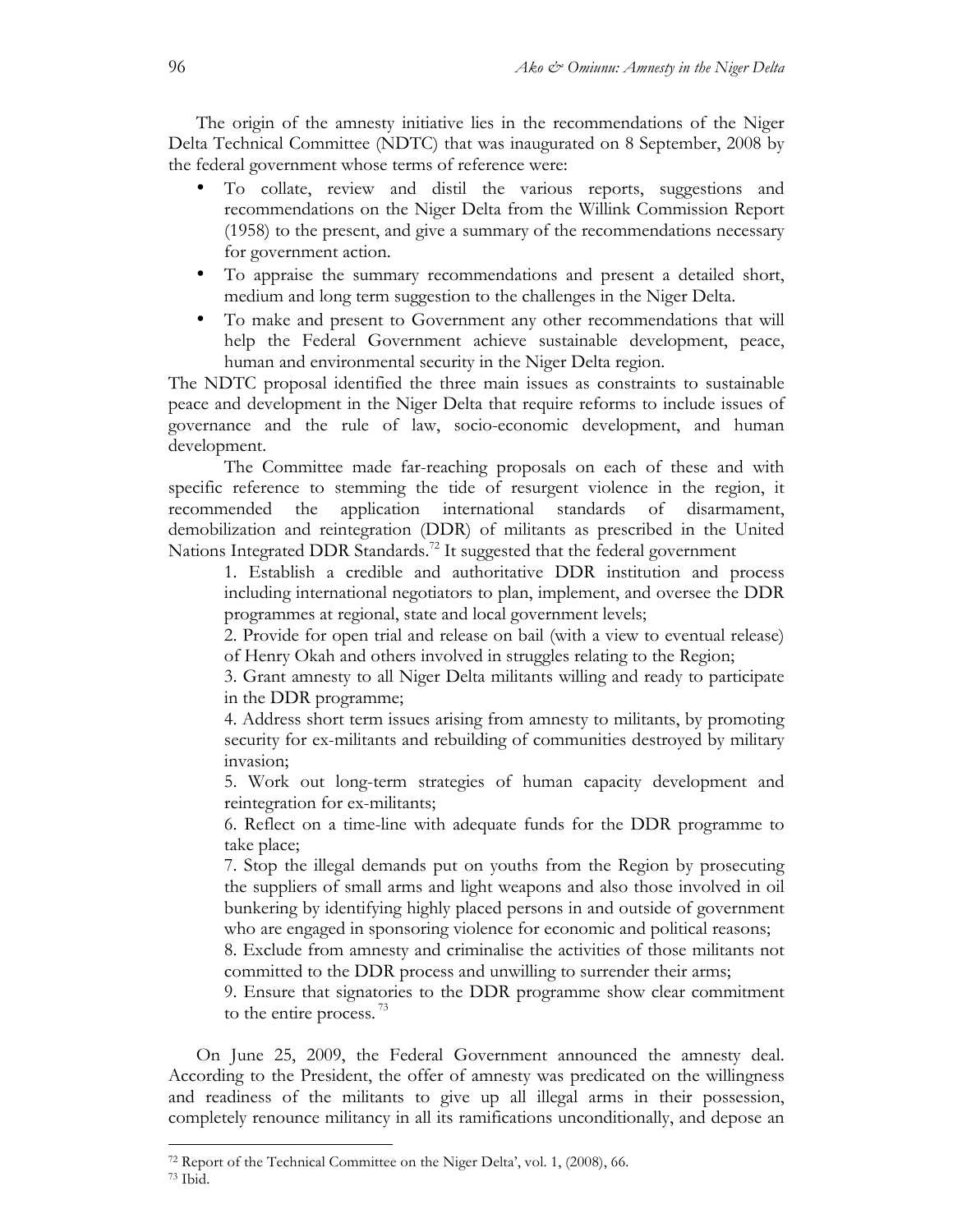undertaking to this effect.<sup>74</sup> A summary of the main terms of the amnesty offer included:

- an unconditional offer of forgiveness for all militants who accept the offer, willingly surrender their weapons and embrace dialogue with a view to broker peace in the region;
- rehabilitation programmes, education and/or training touching on the physical and psychological re-orientation of their ideologies so as to create a re-focused group of people who would be better able to tackle the challenges and issues militating against their communities in particular and Nigeria in general;
- pecuniary entitlements of N65,000 (US \$841) paid to each militant monthly as feeding allowance and stipend for the duration of the rehabilitation process.75

The president gave a 60-day window from date of announcement of the offer within which interested militants were to take up this offer. On the expiration of the deadline, about 15,000 ex-militants reportedly surrendered themselves and caches of weaponry to accept the amnesty deal.<sup>76</sup>

The government also made promises to the region including a new regional railway project, the LNG projects, new refinery projects, new town projects, environmental remediation projects and the crucial east-west road projects as well as other coastal roads in the zone. In addition to contributing to the infrastructural development of the region, the government intends for these projects to be an avenue to offer gainful employment opportunities to the thousands of ex-militants that benefit from the skills acquisition and training programmes.<sup>77</sup> The federal government also committed to transfer 10 per cent equity of its oil and gas ventures directly to oil-producing communities (thereby bypassing the state governors) in the Niger Delta but reneged on this citing contentious legal issue.<sup>78</sup> Instead, the government intends to share dividends from the oil-industry amongst hostcommunities based on the value of assets in their areas.

## **5.1 Amnesty: Lateral or Vertical Policy Shift?**

 $\overline{a}$ 

Having highlighted the amnesty and post-amnesty promises made by the government in response to the violent expression of the Niger Delta region's peoples', we examine what extent these promises meet the demands of the Niger Delta indigenes' for economic self-determination. The demands as contained in the Ijaw peoples' Kaiama Declaration are used as the reference point in this section. There are three reasons for this choice; first the Ijaws are the majority group in the region, MEND is comprised mainly of Ijaws and the Bills of Rights that emanated

<sup>74</sup> A Chinweoke, V Enebele and A Onwuka, 'The terms of amnesty, by Yar'Adua', Vanguard Newspaper (Nigeria) 17 October 2009. 75 'FG approves N10.14bn for amnesty' Daily Triumph Newspaper (Nigeria) 09 October 2009. See

also, S Ologun, 'Amnesty to cost N10b', The Nation Newspapers (Nigeria), 09 October 2009.

<sup>76</sup> C. Obi and S. Rustad, 'Conclusion: Amnesty and Post-Amnesty Peace, Is the Window of Opportunity Closing for the Niger Delta?' in C. Obi and S. Rustad (eds.) *Oil and Insurgency in the Niger Delta: Managing the Complex Politics of Petro-Violence* (London: Zed Books, 2011), 204.<br><sup>77</sup> C. Ajunwa, 'Nigeria: Fed. Govt Approves 6,166 Ex-Militants for Amnesty', Codewit News, 29

November 2010, <http://www.codewit.com/north-america/2338-nigeria-fed-govt-approves-6166ex-militants-for-amnesty> accessed 13 April 2011.

<sup>78</sup> T. Hallah, 'Niger Delta to get 10% of oil wealth', Daily Trust (Nigeria), 20 October 2009, <http://www.news.dailytrust.com/index.php?option=com\_content&view=article&id=8113%3Anige r-delta-to-get-10-of-oil-wealth&catid=46%3Alead-stories&Itemid=140> accessed 13 April 2011.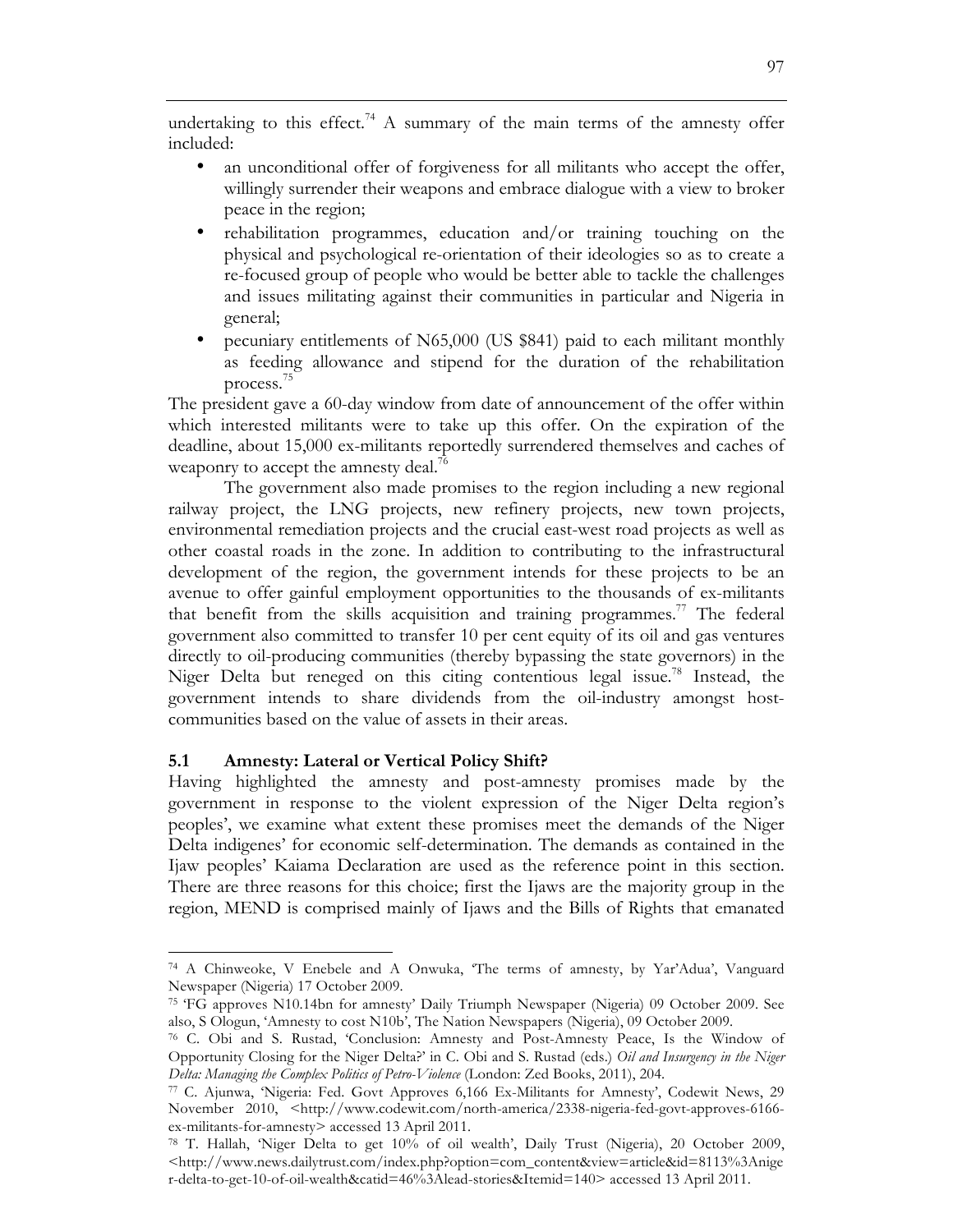from the region are all identical. Briefly, the Kaiama Declaration is the blueprint that contains the demands of the Ijaws and is considered as the ideological basis for their struggle for their economic self-determination. The resolutions contained in the declaration aver that:

- all land and natural resources including mineral resources belong to the Ijaw communities and are the basis of their survival;
- the oil-industry's regulatory framework which is undemocratic, was made without their participation and consent and deprives them of the right to ownership and control of our lives and resources;
- military forces stationed in the region should leave;
- oil companies pollute their land;
- they are not saboteurs and terrorists;
- they are proud of their heritage, intend to remain neighbourly with surrounding ethnic nationalities and remain part of the Nigerian federation should be run on the basis equality and social justice.

Based on these principles amongst others, the Ijaws resolved 'to set up the IYC to coordinate the struggle of the Ijaw people for self-determination'.

The above demands reveal that the main issues that have instigated the struggle for economic self-determination in the Niger Delta region include the government's abrogation of land, the legal framework regulating the oil-industry, militarization of the oil-rich region and oil-related environmental pollution. Furthermore, they demand that they be recognized as a group striving for selfdetermination and not as 'saboteurs and terrorists'. From the list of demands, it appears that the amnesty deal may not have addressed any of the substantial demands as expressed in the Kaiama Declaration replicated across the ethnicnationalities across the oil-rich Niger Delta region. For starters, the amnesty deal is predicated on the notion that the beneficiaries are 'saboteurs and terrorists' that will be forgiven their misdeeds on acceptance of the terms of the deal. In fact, this is one of the basis upon which MEND criticize the government's amnesty initiative. According to MEND, amnesty in the context of the Niger Delta militancy is a misplaced notion because amnesty is a lifeline for criminals not militants whose motivation is the emancipation and survival of their lands and people. They argue that it is the federal government that has committed crimes of oppression against the Niger Delta people and should rather, as a sign of good faith, withdraw its security operatives from their region and provide a comprehensive plan to improve the lives of the region's inhabitants.79

However, demilitarization of the Niger Delta as Nwajiakwu-Dahou notes is not in sight despite the disarmament, demobilization and reintegration (DDR) process under the amnesty initiative which is meant to rid the ex-militants of their weaponry retrain them and reintegrate them into society.<sup>80</sup> Indeed, it will be foolhardy to suggest that militancy in the Niger Delta has ended with the amnesty deal but clearly, there is still a large military presence in the area that does not augur well for long-term peace. Interestingly, about the same time the federal government announced its amnesty deal, it invested N440 billion on the 'security' of the Niger Delta which afforded the Joint Task Force (JTF) the opportunity to upgrade its

<sup>79</sup> L Leba, 'Dividends of N440bn security vote for Niger Delta', 20 July 2009, online: <http://www.vanguardngr.com/2009/07/20/dividends-of-n440bn-security-vote-for-niger-delta> accessed 03 November 2009.

<sup>80</sup> K. Nwajiakwu-Dahou, 'The Politics of Amnesty in the Niger Delta: Challenges Ahead', IFRI Sub-Saharan Africa Program (2010), 12.